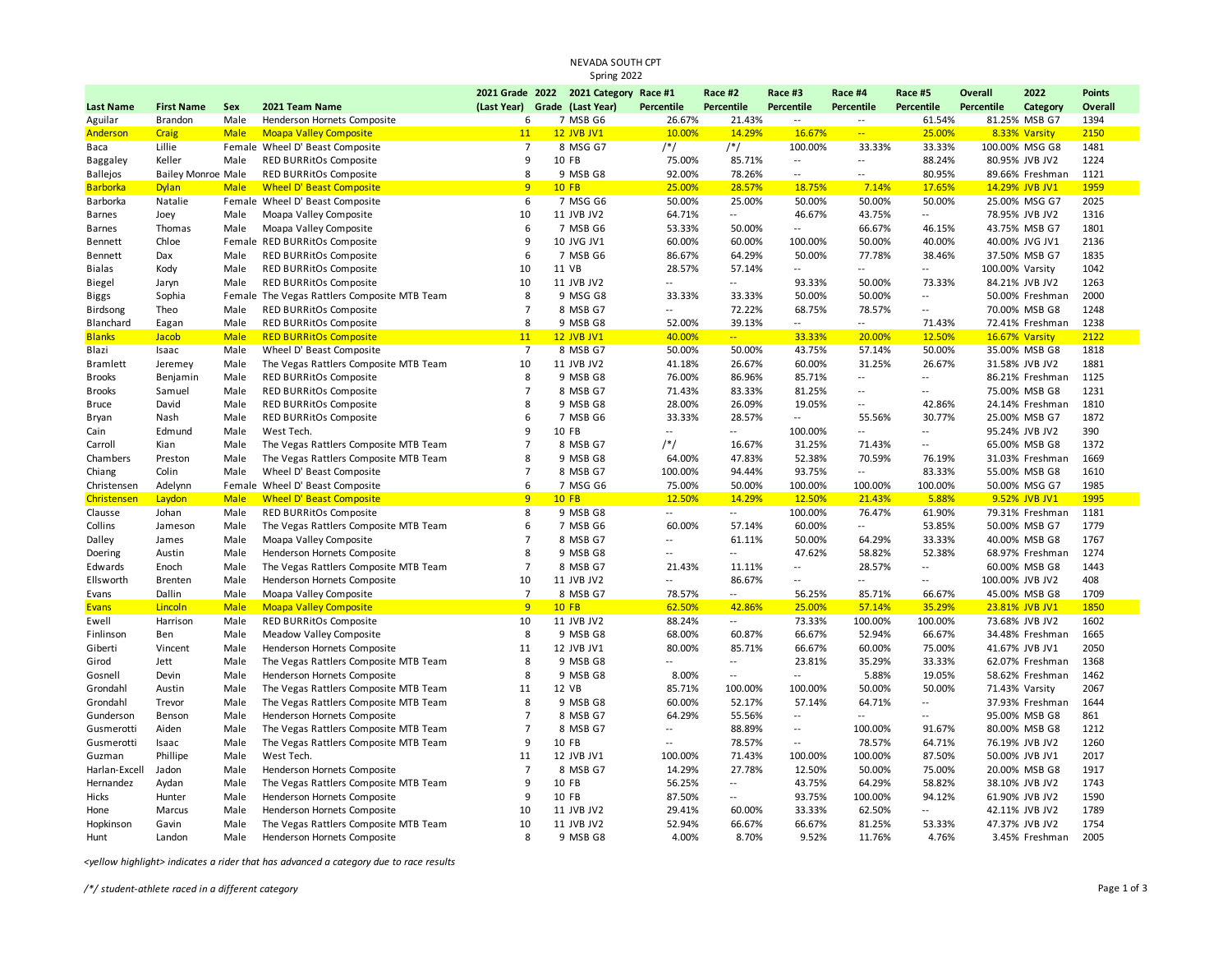## NEVADA SOUTH CPT Spring 2022

|                      |                   |              |                                                  |                               | 2021 Grade 2022 2021 Category Race #1 |                          | Race #2                  | Race #3                  | Race #4                           | Race #5                  | <b>Overall</b>    | 2022                             | <b>Points</b> |
|----------------------|-------------------|--------------|--------------------------------------------------|-------------------------------|---------------------------------------|--------------------------|--------------------------|--------------------------|-----------------------------------|--------------------------|-------------------|----------------------------------|---------------|
| <b>Last Name</b>     | <b>First Name</b> | Sex          | 2021 Team Name                                   | (Last Year) Grade (Last Year) |                                       | <b>Percentile</b>        | <b>Percentile</b>        | <b>Percentile</b>        | <b>Percentile</b>                 | <b>Percentile</b>        | <b>Percentile</b> | Category                         | Overall       |
| Hyde                 | Cameron           | Male         | The Vegas Rattlers Composite MTB Team            | 10                            | 11 JVB JV2                            | 76.47%                   | 46.67%                   | 40.00%                   | 37.50%                            | 60.00%                   |                   | 36.84% JVB JV2                   | 1819          |
| Hyde                 | Macy              |              | Female The Vegas Rattlers Composite MTB Team     | $\overline{7}$                | 8 MSG G7                              | 50.00%                   | 50.00%                   | 33.33%                   | 66.67%                            | 66.67%                   |                   | 33.33% MSG G8                    | 2015          |
| Isennock             | Travis            | Male         | The Vegas Rattlers Composite MTB Team            | 10                            | 11 JVB JV2                            | 82.35%                   | 73.33%                   | 86.67%                   | 68.75%                            | 40.00%                   |                   | 57.89% JVB JV2                   | 1729          |
| Jerez                | Isabella          |              | Female Henderson Hornets Composite               | 8                             | 9 MSG G8                              | 66.67%                   | 66.67%                   | 100.00%                  | 100.00%                           | 100.00%                  |                   | 100.00% Freshman                 | 1995          |
| Jerez                | Isaiah            | Male         | Henderson Hornets Composite                      | 6                             | 7 MSB G6                              | 40.00%                   | 14.29%                   | 30.00%                   | 33.33%                            | 15.38%                   |                   | 12.50% MSB G7                    | 1967          |
| Jones                | Jack              | Male         | The Vegas Rattlers Composite MTB Team            | 6                             | 7 MSB G6                              | 93.33%                   | 100.00%                  | 90.00%                   | 88.89%                            | 76.92%                   |                   | 62.50% MSB G7                    | 1729          |
| Jones                | <b>RJ</b>         | Male         | RED BURRitOs Composite                           | 8                             | 9 MSB G8                              | 32.00%                   | 21.74%                   | 28.57%                   | 23.53%                            | 28.57%                   |                   | 13.79% Freshman                  | 1873          |
| Kim-Alcain           | <b>Brandon</b>    | Male         | Amplus Academy                                   | 9                             | 10 FB                                 |                          | $\sim$                   | $\sim$ $\sim$            | $\overline{a}$                    | 100.00%                  |                   | 100.00% JVB JV2                  | 385           |
| Kirpes               | Owen              | Male         | The Vegas Rattlers Composite MTB Team            | 8                             | 9 MSB G8                              | 40.00%                   | 43.48%                   | 42.86%                   | 47.06%                            | 38.10%                   |                   | 27.59% Freshman                  | 1768          |
| Lawas                | Corvin            | Male         | Wheel D' Beast Composite                         | 10                            | 11 JVB JV2                            | 47.06%                   | 80.00%                   | <b>DNF</b>               | $\overline{\phantom{a}}$          | 93.33%                   |                   | 89.47% JVB JV2                   | 1257          |
| Leaver               | Lucus             | Male         | West Tech.                                       | 11                            | 12 JVB JV1                            | $\overline{a}$           | 57.14%                   | $\sim$                   | $\overline{a}$                    | 100.00%                  |                   | 66.67% JVB JV1                   | 993           |
| Leaver               | Sadie             |              | Female West Tech.                                | 11                            | 12 JVG JV1                            | $\overline{\phantom{a}}$ | 100.00%                  | $\sim$                   | 75.00%                            | 60.00%                   |                   | 100.00% JVG JV1                  | 1546          |
| Leavitt              | Parker            | Male         | Moapa Valley Composite                           | 8                             | 9 MSB G8                              | 56.00%                   | 56.52%                   | 61.90%                   | $\overline{a}$                    | $\overline{a}$           |                   | 75.86% Freshman                  | 1218          |
| Leavitt              | Thatcher          | Male         | Moapa Valley Composite                           | 6                             | 7 MSB G6                              | 13.33%                   | $\overline{a}$           | 70.00%                   | $\overline{\phantom{a}}$          | $\overline{a}$           |                   | 87.50% MSB G7                    | 938           |
| Lee                  | Bennett           | Male         | <b>RED BURRitOs Composite</b>                    | $\overline{7}$                | 8 MSB G7                              | $\overline{\phantom{a}}$ | 77.78%                   | 87.50%                   | 92.86%                            | $\overline{\phantom{a}}$ |                   | 80.00% MSB G8                    | 1212          |
| Leffler              | Conner            | <b>Male</b>  | The Vegas Rattlers Composite MTB Team            | 11                            | <b>12 JVB JV1</b>                     | 20.00%                   | 28.57%                   | 50.00%                   | $\overline{a}$                    | 50.00%                   |                   | 25.00% Varsity                   | 2093          |
| Leffler              | <b>Tanner</b>     | <b>Male</b>  | The Vegas Rattlers Composite MTB Team            | 10                            | <b>11 JVB JV2</b>                     | 35.29%                   | 20.00%                   | 26.67%                   | 56.25%                            | 46.67%                   |                   | 26.32% JVB JV1                   | 1882          |
| Litster              | Joseph            | Male         | The Vegas Rattlers Composite MTB Team            | 8                             | 9 MSB G8                              | 24.00%                   | 30.43%                   | 38.10%                   | 41.18%                            | 47.62%                   |                   | 20.69% Freshman                  | 1818          |
| Litster              | Quentin           | Male         | The Vegas Rattlers Composite MTB Team            | 10                            | 11 VB                                 | 71.43%                   | 42.86%                   | 80.00%                   | 33.33%                            | 66.67%                   |                   | 42.86% Varsity                   | 2100          |
| Lunt                 | Austin            | Male         | Wheel D' Beast Composite                         | 10                            | 11 JVB JV2                            | 100.00%                  | 100.00%                  | 80.00%                   | 93.75%                            | 86.67%                   |                   | 63.16% JVB JV2                   | 1639          |
| Lunt                 | Kennedy           |              | Female Wheel D' Beast Composite                  | $\overline{7}$                | 8 MSG G7                              | 100.00%                  | 100.00%                  | 66.67%                   | 100.00%                           | 100.00%                  |                   | 66.67% MSG G8                    | 1976          |
| Maffey               | Peter             | Male         | RED BURRitOs Composite                           | 6                             | 7 MSB G6                              | 80.00%                   | 35.71%                   | $\overline{\phantom{a}}$ | 100.00%                           | 92.31%                   |                   | 68.75% MSB G7                    | 1726          |
| <b>Mangus</b>        | <b>Ezekiel</b>    | <b>Male</b>  | <b>RED BURRitOs Composite</b>                    | 9<br>8                        | <b>10 JVB JV2</b><br>9 MSB G8         | 23.53%                   | 33.33%<br>73.91%         | 6.67%                    | 6.25%<br>$\overline{\phantom{a}}$ | 6.67%<br>$\overline{a}$  |                   | 5.26% JVB JV1                    | 1997<br>1161  |
| Manning              | Mason             | Male         | <b>RED BURRitOs Composite</b>                    | 6                             | 7 MSB G6                              | 72.00%<br>46.67%         | 71.43%                   | 71.43%<br>80.00%         | $\sim$                            | 84.62%                   |                   | 82.76% Freshman<br>56.25% MSB G7 | 1736          |
| May                  | Kenyon<br>Dakota  | Male<br>Male | Moapa Valley Composite<br>Moapa Valley Composite | 9                             | 10 FB                                 | 81.25%                   | 71.43%                   | 56.25%                   | $\sim$                            | 76.47%                   |                   | 47.62% JVB JV2                   | 1677          |
| McCauley<br>McCauley | Morgan            | Male         | Moapa Valley Composite                           | $\overline{7}$                | 8 MSB G7                              | 85.71%                   | 66.67%                   | 75.00%                   | $\overline{\phantom{a}}$          | 58.33%                   |                   | 50.00% MSB G8                    | 1690          |
| McDonald             | <b>Madeline</b>   |              | <b>Female RED BURRitOs Composite</b>             | 10                            | <b>11 JVG JV1</b>                     | 20.00%                   | 20.00%                   | 50.00%                   | $\rightarrow$                     | 20.00%                   |                   | 20.00% Varsity                   | 2160          |
| McDonald             | Monte             | Male         | <b>RED BURRItOs Composite</b>                    | 11                            | 12 VB                                 | 14.29%                   | 14.29%                   | 20.00%                   | 16.67%                            | 16.67%                   |                   | 14.29% Varsity                   | 2185          |
| Mendoza              | Jayvin            | Male         | Independent                                      | 9                             | 10 FB                                 | $\overline{a}$           | $\sim$                   | 50.00%                   | $\overline{\phantom{a}}$          | $\overline{a}$           |                   | 85.71% JVB JV2                   | 441           |
| Menlove              | Deacon            | Male         | Henderson Hornets Composite                      | 8                             | 9 MSB G8                              | $\overline{\phantom{a}}$ | 65.22%                   | $\overline{a}$           | $\overline{\phantom{a}}$          | $-$                      |                   | 96.55% Freshman                  | 396           |
| <b>Morris</b>        | <b>Mason</b>      | <b>Male</b>  | The Vegas Rattlers Composite MTB Team            | 10                            | <b>11 JVB JV2</b>                     | 17.65%                   | 40.00%                   | 20.00%                   | 25.00%                            | 33.33%                   |                   | 21.05% JVB JV1                   | 1923          |
| Morris               | Tyson             | Male         | The Vegas Rattlers Composite MTB Team            | 8                             | 9 MSB G8                              | 96.00%                   | 95.65%                   | $\sim$                   | 100.00%                           | 95.24%                   |                   | 55.17% Freshman                  | 1467          |
| Myers                | Rocco             | Male         | Wheel D' Beast Composite                         | $\overline{7}$                | 8 MSB G7                              | 92.86%                   | 100.00%                  | 100.00%                  | $\overline{\phantom{a}}$          | <b>DNF</b>               |                   | 90.00% MSB G8                    | 1178          |
| Nielson              | <b>Brock</b>      | Male         | RED BURRitOs Composite                           | 6                             | 7 MSB G6                              | 73.33%                   | 78.57%                   | $\sim$                   | $\overline{a}$                    | --                       |                   | 93.75% MSB G7                    | 840           |
| Nielson              | Parker            | Male         | <b>RED BURRitOs Composite</b>                    | $\overline{7}$                | 8 MSB G7                              | 7.14%                    | 5.56%                    | 6.25%                    | 7.14%                             | $\overline{a}$           |                   | 5.00% MSB G8                     | 2000          |
| Norton               | Blake             | Male         | The Vegas Rattlers Composite MTB Team            | 9                             | 10 FB                                 | 50.00%                   | 57.14%                   | 68.75%                   | 50.00%                            | 52.94%                   |                   | 33.33% JVB JV2                   | 1789          |
| Olsen                | Annie             | Female       | Henderson Hornets Composite                      | 6                             | 7 MSG G6                              | 25.00%                   | 75.00%                   | $\overline{\phantom{a}}$ | $\overline{a}$                    | $\overline{a}$           |                   | 75.00% MSG G7                    | 981           |
| Ornelas              | Abraham           | Male         | The Vegas Rattlers Composite MTB Team            | 8                             | 9 MSB G8                              | $\overline{\phantom{a}}$ | 100.00%                  | $\overline{a}$           | --                                | $\overline{a}$           |                   | 100.00% Freshman                 | 356           |
| Ortiz                | Josh              | Male         | Wheel D' Beast Composite                         | 9                             | 10 FB                                 | 93.75%                   | 92.86%                   | 87.50%                   | 85.71%                            | 82.35%                   |                   | 57.14% JVB JV2                   | 1651          |
| Palmer               | Ryder             | Male         | Henderson Hornets Composite                      | 8                             | 9 MSB G8                              | 84.00%                   | 91.30%                   | 95.24%                   | $\overline{a}$                    | 90.48%                   |                   | 51.72% Freshman                  | 1475          |
| Papa                 | Jack              | Male         | Amplus Academy                                   | 8                             | 9 MSB G8                              | 20.00%                   | 17.39%                   | $\overline{\phantom{a}}$ | 29.41%                            | 23.81%                   |                   | 17.24% Freshman                  | 1864          |
| Papa                 | Kate              |              | Female Amplus Academy                            | 6                             | 7 MSG G6                              | 100.00%                  | 100.00%                  | $\overline{a}$           | $\overline{a}$                    | $\overline{a}$           |                   | 100.00% MSG G7                   | 944           |
| Parker               | Easton            | Male         | Wheel D' Beast Composite                         | 6                             | 7 MSB G6                              | $\overline{\phantom{a}}$ | 85.71%                   | $\overline{\phantom{a}}$ | $\overline{a}$                    | $\overline{a}$           |                   | 100.00% MSB G7                   | 414           |
| Parkson              | Logan             | Male         | Henderson Hornets Composite                      | $\overline{7}$                | 8 MSB G7                              | 57.14%                   | $\overline{\phantom{a}}$ | $\overline{a}$           | $\overline{a}$                    | $\overline{a}$           |                   | 100.00% MSB G8                   | 441           |
| Patton               | Asher             | Male         | The Vegas Rattlers Composite MTB Team            | 11                            | 12 JVB JV1                            | 90.00%                   | 100.00%                  | $\overline{a}$           | $\overline{\phantom{a}}$          | $\overline{a}$           |                   | 75.00% JVB JV1                   | 962           |
| pereira              | Adrian            | Male         | The Vegas Rattlers Composite MTB Team            | $\overline{7}$                | 8 MSB G7                              | 28.57%                   | 22.22%                   | 37.50%                   | 21.43%                            | 8.33%                    |                   | 10.00% MSB G8                    | 1950          |
| Pereira              | Christian         | Male         | The Vegas Rattlers Composite MTB Team            | 10                            | 11 JVB JV2                            | 94.12%                   | 93.33%                   | $\overline{\phantom{a}}$ | 87.50%                            | 80.00%                   |                   | 68.42% JVB JV2                   | 1608          |
| Pereira              | Emily             |              | Female The Vegas Rattlers Composite MTB Team     | 9                             | 10 FG                                 | 100.00%                  | 100.00%                  | 100.00%                  | 100.00%                           | 100.00%                  |                   | 100.00% JVG JV2                  | 2025          |
| Pereira              | Kayden            | Male         | The Vegas Rattlers Composite MTB Team            | 6                             | 7 MSB G6                              | 6.67%                    | 7.14%                    | 10.00%                   | 11.11%                            | 7.69%                    |                   | 6.25% MSB G7                     | 2025          |
| Phosai               | Russell           | Male         | The Vegas Rattlers Composite MTB Team            | 9                             | 10 FB                                 | 100.00%                  | 100.00%                  | 75.00%                   | 92.86%                            | 70.59%                   |                   | 52.38% JVB JV2                   | 1663          |
| Puckett              | Soren             | Male         | The Vegas Rattlers Composite MTB Team            | 11                            | 12 JVB JV1                            | 50.00%                   | 42.86%                   | $\overline{\phantom{a}}$ | $\sim$                            | 62.50%                   |                   | 58.33% JVB JV1                   | 1529          |
| Ramsey               | Preston           | Male         | The Vegas Rattlers Composite MTB Team            | 11                            | 12 VB                                 | 100.00%                  | 71.43%                   | $\overline{a}$           | 100.00%                           | 100.00%                  |                   | 85.71% Varsity                   | 1984          |
| Richmond             | Levi              | Male         | The Vegas Rattlers Composite MTB Team            | 11                            | 12 VB                                 | 42.86%                   | 28.57%                   | 40.00%                   | 83.33%                            | 33.33%                   |                   | 28.57% Varsity                   | 2136          |

*<yellow highlight> indicates a rider that has advanced a category due to race results*